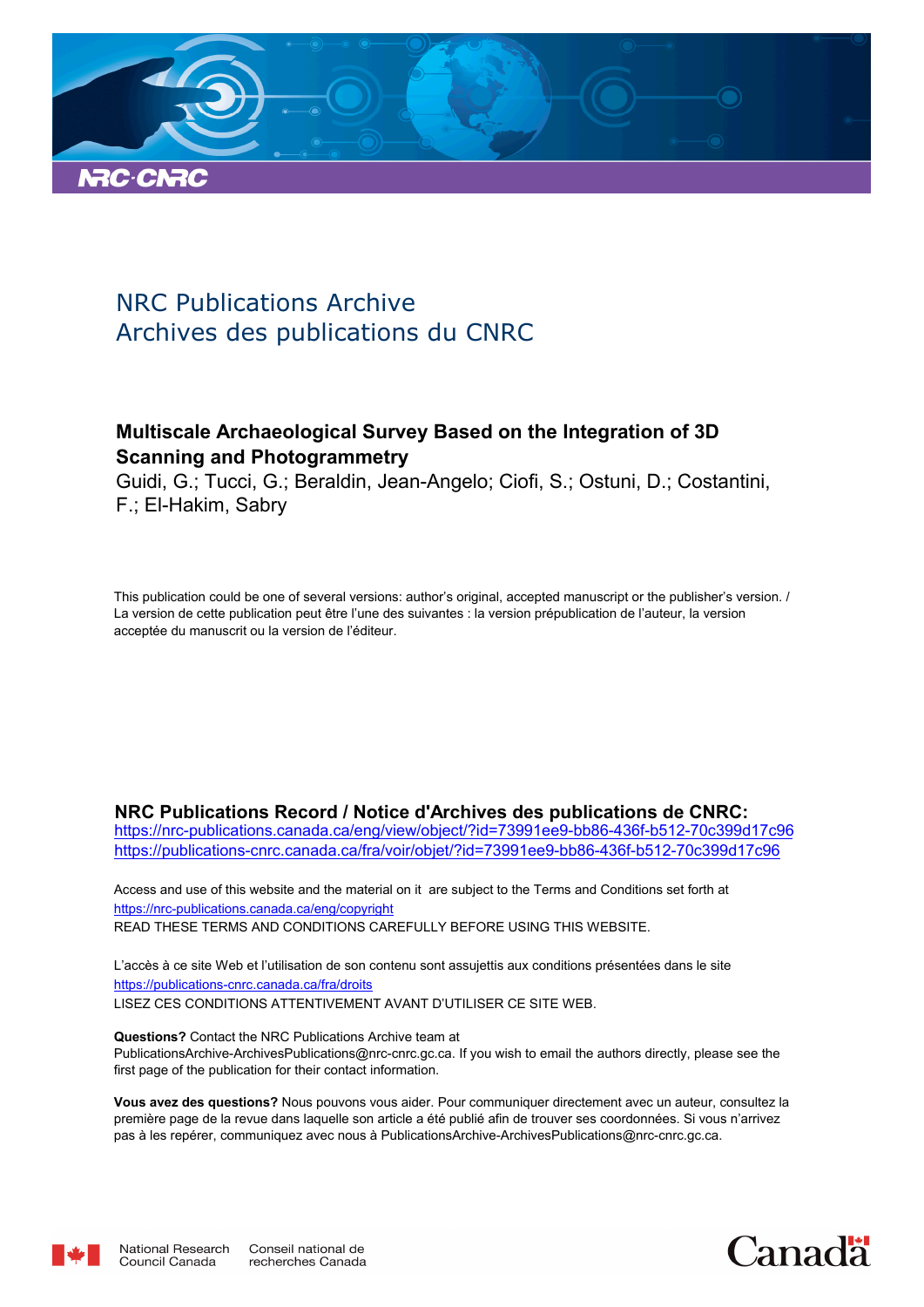

National Research Council Canada

Conseil national de recherches Canada

Institute for Information Technology

Institut de technologie de l'information



# *Multiscale Archaeological Survey Based on the Integration of 3D Scanning and Photogrammetry \**

Guidi, G., Tucci, G., Beraldin, J.-A., Ciofi, S., Ostuni, D., Costantini, F., and El-Hakim, S. September 2002

\* published in Proceedings of the Intern. Workshop on Scanning for Cultural Heritage Recording - Complementing or Replacing Photogrammetry, Corfu, Greece. September 01-02, 2002. pp.58-64. NRC 44914.

Copyright 2002 by National Research Council of Canada

Permission is granted to quote short excerpts and to reproduce figures and tables from this report, provided that the source of such material is fully acknowledged.

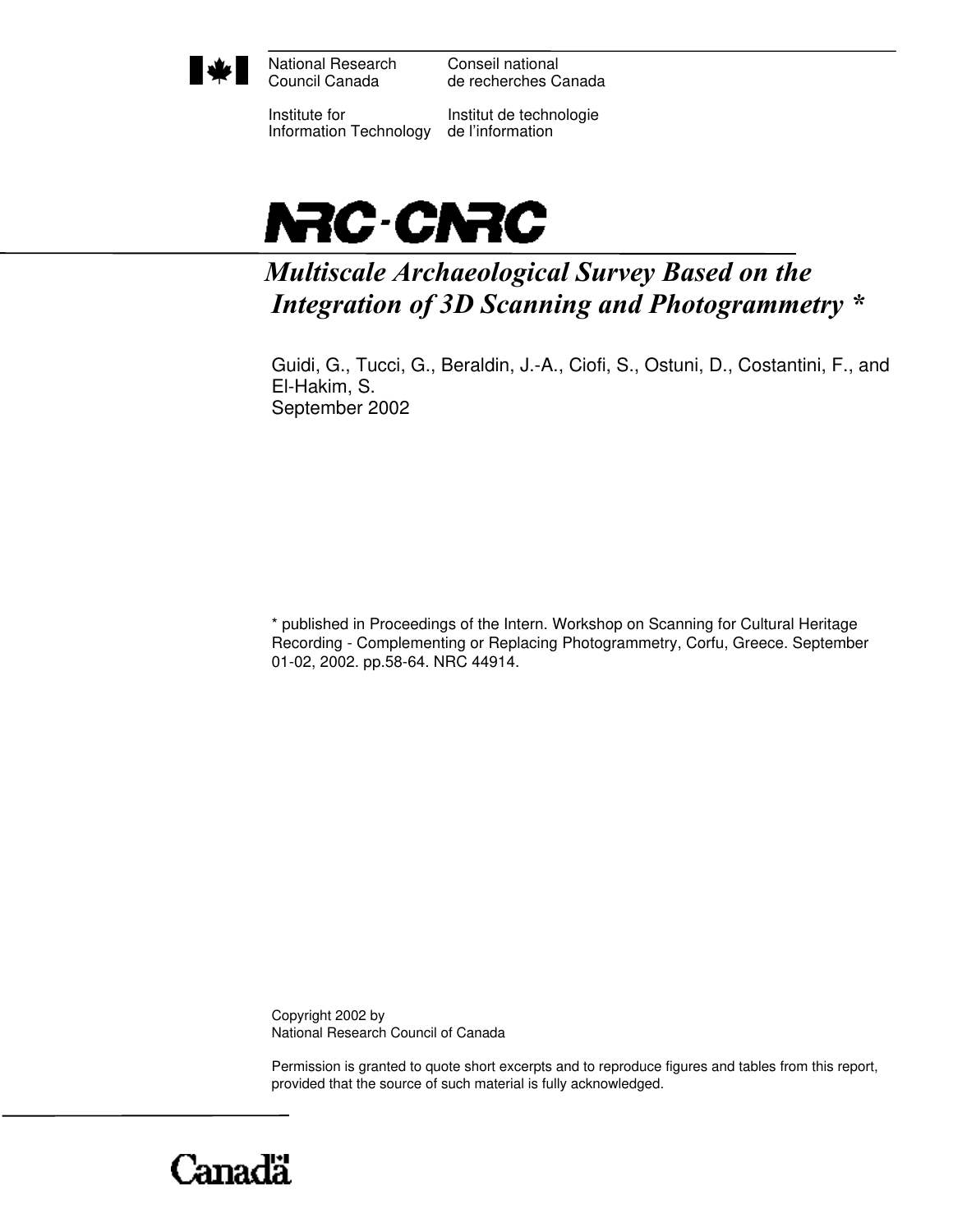# **MULTISCALE ARCHAEOLOGICAL SURVEY BASED ON THE INTEGRATION OF 3D SCANNING AND PHOTOGRAMMETRY**

G. Guidi<sup>a, \*</sup>, G. Tucci<sup>b</sup>, J-A. Beraldin<sup>c</sup>, S. Ciofi<sup>a</sup>, V. Damato<sup>a</sup>, D. Ostuni<sup>d</sup>, F. Costantino<sup>d</sup> and S. F. El Hakim<sup>c</sup>

<sup>a</sup> Dept. of Electronics and Telecomm., University of Florence, Via S. Marta, 3 - 50139, Florence, Italy <sup>b</sup> Dept. of Scienze e Tecniche per i Processi di Insediamento, Politecnic of Turin, Castello del Valentino Viale Pier

Andrea Mattioli,39 10125 Turin, Italy

<sup>c</sup> NRC Canada, Institute for Information Technology, Bldg. M-50, Montreal Road, Ottawa, ON, K1A 0R6, Canada <sup>d</sup> Dept. of Civil Engineering, University of Florence, Via S. Marta, 3 - 50139, Florence, Italy

## **Commission V, WG VI**

**KEY WORDS:** 3D Scanning, Photogrammetry, Sensor fusion, Multiscale survey

#### **ABSTRACT:**

The survey intended as non-invasive diagnostic investigation, has reached an significant level of evolution, but in order to be effective it should own two fundamental features: rapid acquisition and completeness of data. In such way the status of a particular site can be reliably identified, indicating possible pathologies or complex situations, allowing to predict their evolution in time. In our case study both aspects had to be respected because the site is inside a religious place, so that all the measurement sessions had to be constrained into a well defined time frame, and the diagnostics is simultaneously influenced by an area of soft ground influencing the global planarity of the whole roof, and a set of local alterations in the mosaic structure, due to the consequential tension.

# **1. INTRODUCTION**

Surveying Cultural Heritage involves measurement at different possible scale. Wide range measurements as those based on Topography or Photogrammetry can be suitable for large buildings while for complex surfaces or small objects 3D scanning techniques seems more appropriate. In most cases the simultaneous presence of different scales in the same survey makes useful a possible integration of different levels of detail.

In an archaeological site where objects with complex surfaces, as a piece of mosaic work, have to be accurately measured, it is also necessary to measure the structure containing them, where it is important to know other information, as the alignment between walls, or the planarity of the floor, not needing the same level of detail.

The same aspect emerges in 3D modeling of sculptures, that has been explored for application in monitoring, digital moulding, multimedia fruition or even rapid prototyping. Also in this case, it might be necessary to include the 3D model of a statue in a virtual environment as a room or a reproduction of the original environment, not needing the high resolution required for the sculpture.

In all these applications a multiscale survey, where the information density is correlated with the importance or formal complexity of the artwork to be measured, seems to be the ideal solution.

In order to obtain such result a possible approach is represented by the fusion of different sensors, as range cameras, based on both Triangulation or Time of Flight (TOF) principle, Photogrammetry and Topography, each of them capable to satisfy complementary survey needs (El-Hakim et al., 1998).

The study shown in this paper describes the application of the aforementioned approach for the study of an archaeological area located in the underground of Santa Maria del Fiore Baptistery (Florence), containing an ancient mosaic of the roman period, in bad conservation conditions.

#### **2. TECHNICAL BACKGROUND**

Nowadays many instruments for 3D optical scanning are available, based on optical triangulation or on time-of-flight (TOF). Recent technologies for digital tridimensional acquisition have opened innovative applications for the conservation, reproduction, study and fruition of sculptural, architectural and archeological artworks (Abouaf, 1999; Beraldin et al., 1997; Beraldin et al., 1998; Beraldin et al., 2000; Bernardini et al., 2002; Guidi et al., 2001; Levoy et al., 2000).

## **2.1 Triangulation based 3D scanning**

The most diffused systems for creating a digitized 3D image of an object within a limited range (within some meters) are based on optical triangulation. A Laser, by means of a rotating mirror, forms a light stripe scanning the object, and a camera collects the image of the illuminated area. The range information is retrieved on the basis of the system geometry. An alternative technique is based on the projection of patterns of structured light (Sansoni et al., 1994), i.e. a light pattern coded as spots or stripes. Both techniques generate a cloud of points that, after suitable processing, allow to generate a tridimensional model of the object. The systems based on optical triangulation are the most accurate, allowing measurement uncertainty lower than one tenth of millimeter. Such uncertainty, however, depends

<sup>\*</sup> Corresponding author. E-mail: g.guidi@ieee.org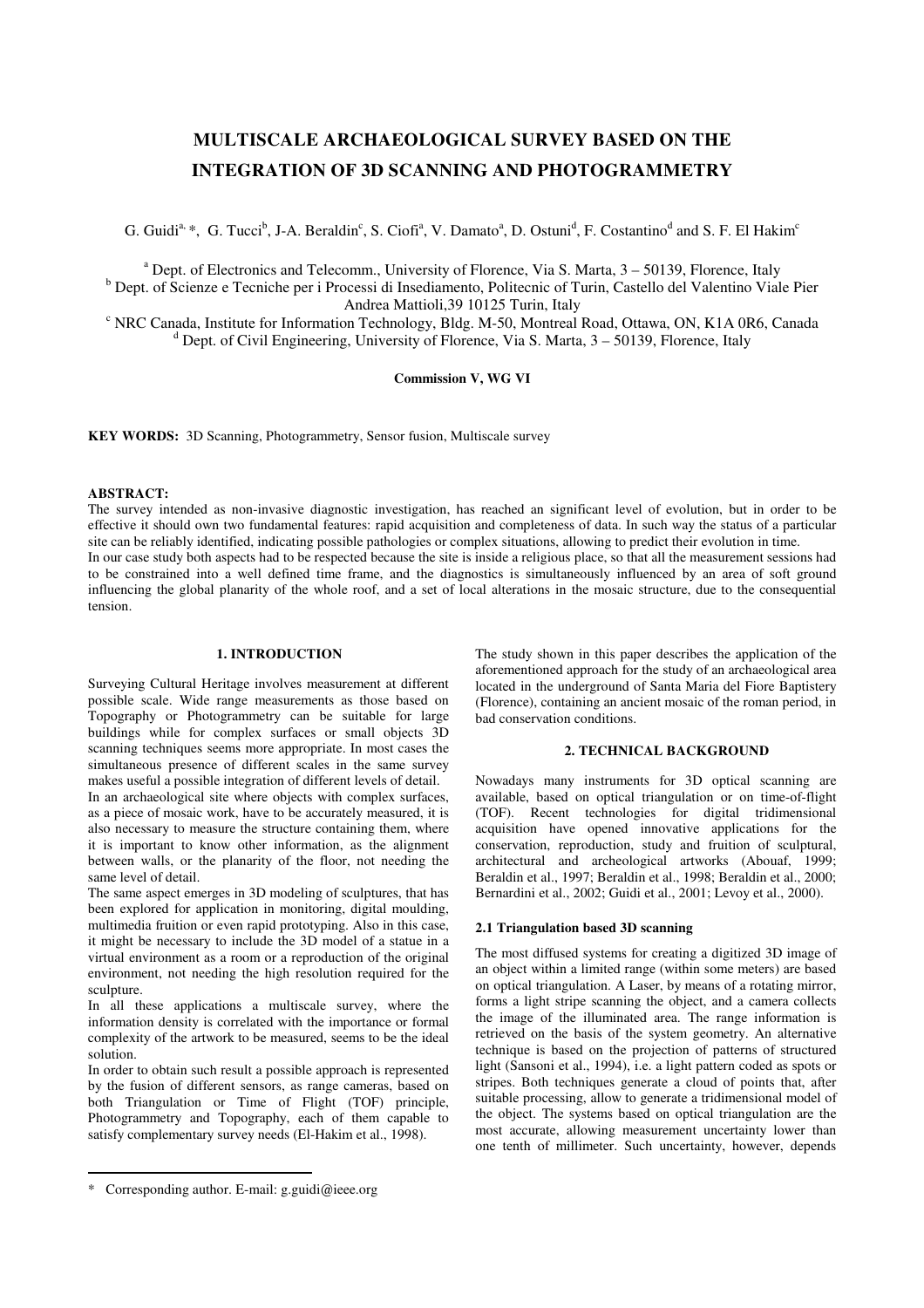directly on the square of the distance between the camera and the object. A high precision is therefore achieved by suitably limiting this distance, and thus the illuminated area. The acquisition of relatively large objects, as a statue of human size, requires a large number (typically hundreds) of partial views (or range maps), taken all around the object, that have to be integrated through a complex alignment procedure in order to represent the whole surface. Using portable equipment, employed to scan Heritage artworks kept in museums, such range images are taken from unknown locations, and the coordinate system of each point cloud is referred to the range camera. In order to refer all the acquisitions to the same coordinate system, adjacent range maps are acquired with partial superimposition (at least 30%), and rototranslated by means of special software algorithms that minimize the mean square deviation or find a best match between overlapping points of adjacent maps (Besl, McKay, 1992; Chen, Medioni, 1992).

#### **2.2 TOF based 3D scanning**

Another class of 3D acquisition systems - often indicated in the photogrammetry world with the term "laser scanner" - is based on the simultaneous measurement of the time of flight of light pulses sent towards the object, giving the distance between the scanner and the measured surface, and the vertical and horizontal angles. The kind of output is similar to that attainable with a triangulation scanner.

The main advantage is that long-range imaging is possible, thus allowing large structures to be imaged. However, the achievable accuracy is relatively low, never better than a few millimeters, but commonly resulting in the centimeter range. Also in this case a procedure of partial views alignment is required.

#### **2.3 Digital Photogrammetry**

Photogrammetry is a well consolidated technique, that has a long history of developments for over a century. Digital photogrammetry is the product of an intensive research conducted for the last 20 years for the automation of information extraction from digital images, based on image analysis methods.

Photogrammetry is based on the acquisition of multiple images of the object to be measured, taken from point of views sufficiently apart by a photo camera. The method requires the selection of recognizable elements on the acquired images, including reference targets of a known size. Once the selection of homologous points has been performed, the 2D coordinates on the photogram plane are processed using an algorithm of bundle adjustment that allows the corresponding 3D coordinates to be estimated. Photogrammetry results generally suitable to large scale measurements. Close-range photogrammetry cannot be used for camera-object distance lower than 1-2 meters. The process of the identification of the points to be measured, being manual or semi-automatic, requires a long a tedious work if the number of points is elevated.

The available technology is largely used in the metric survey of architectures and archaeological sites (El-Hakim et al., 1996). A unique feature of photogrammetric techniques is its extremely high accuracy, that ranges from 100 ppm to 10 ppm of the overall dimension of the imaged area.

# **3. CASE STUDY: BAPTISTERY OF FLORENCE**

The object of our study was a Romanic mosaic and part of the surrounding area, located in the underground of the Baptistery of Florence, at the north-west corner.

The measurement conditions in such environment are particularly difficult: the bad conservation state after the early dislocation to a museum of the most valuable pieces (1912-15, 1925) and the difficult access don't make easy the monument understanding.

Surveys based on overall measurements and inaccurate photography's compositions have been made up to 1990, but due to the complexity of the archaeological site such kind of measurements and are prone to artificial regularizations, giving possible fake results. The first systematic studies over these structures were started in 1990 and published later (Marino et al., 1996).

The mixing of mosaic portions with wall structures of different ages makes difficult the historical interpretation of the artifact. In this case the differences in the pavement construction techniques, such as stones shape and cutting methods or mortar characteristics and thickness, are the only elements for an appropriate reading of the monument.

In the examined room a portion of a wall adjacent to the mosaic is semicircular and is sheltered by the foundation walls of the apse. All the room walls are made with three different layers: the lower one has a regular structure, the intermediate – less homogeneous – shows slid connections, while the upper one is mainly made by conglomerate.

On the roof lie a mosaic fragment representing geometrical drawings and made by small black and white tesserae, of the roman period.

# **4. METHODS AND INSTRUMENTATIONS**

A well established praxis in studying an artifact like the one previously described is to make topographic surveys integrated with photographs and 2-D drawings (generally 1:10 scale) showing elevations. For the smaller details a contact relief on polyvinyl is generally used, where each mosaic tesserae or the overall mosaic drawing are taken. In this way important mosaic details are acquired. From these raw data some papers are worked out, such as thematic maps of the materials employed, of the gaps, of restorations, of the conservation state, etc.

A tridimensional relief is often acquired through molds made in silicon or glass-reinforced plastic in order to accurately evaluate the presence of roof depressions.

The introduction of advanced 3D measurement technologies seemed therefore very advantageous for eliminating all the manual steps typically employed for this kind of survey.

#### **4.1 Topographic survey**

11 points have been identified on the mosaic surface, and marked with reflecting targets. Their topographic coordinates have been measured with a steel band for planimetry, and with geometric leveling performed with a digital level meter Leica NA3003 and invar stadia bar for the points height.

#### **4.2 Digital photogrammetry**

Photogrammetry in this application act as the "global reference" supplying a single coordinate system for repositioning piece of data coming from other sensors. Such global reference is then reoriented to the absolute reference defined by older surveys.

In order to have a good level of redundancy for measurements control, it was decided to make photogrammetry with two different kind of equipment.

**4.2.2 Semimetric camera**: A semimetric camera Rollei 6006 (6x6) was employed with a calibrated lens with 40 mm focal lenght. Each photogram, characterized by an average scale of 1:40, was then acquired with a calibrated Mirage scanner capable of 1400 DPI.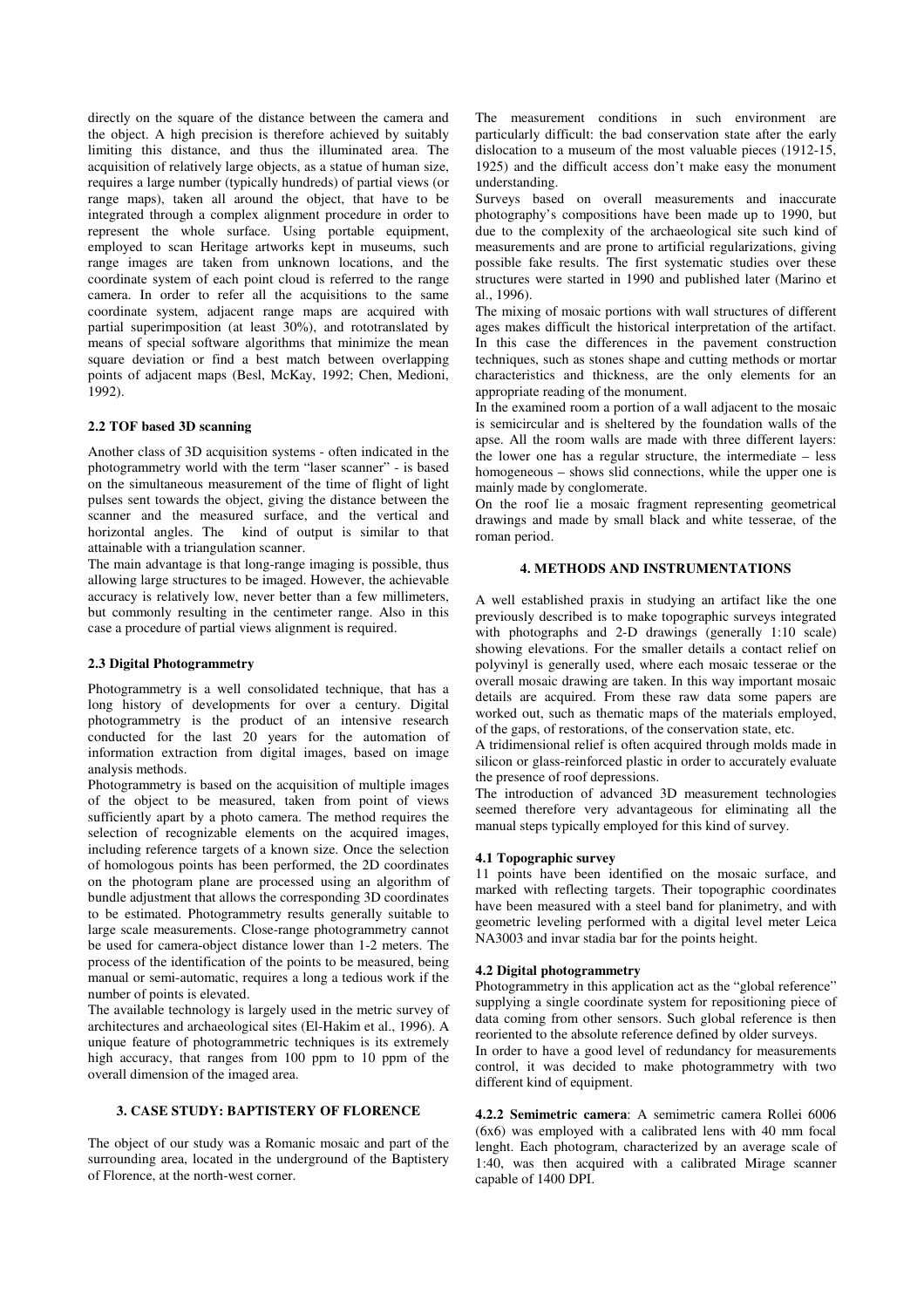The final photogrammetric model was then generated with the Stereoview software supplied by Nikon. The relative orientation gave  $\sigma = 2\mu$ m, while the global accuracy, checked with the topographic target coordinates, was around 1mm.

**4.2.3 Off-the-shelf camera**: Photogrammetry was also performed with an off-the-shelf camera coupled with a software for post processing the acquired images.

The camera used is a Nikon coolpix 5000, equipped with a 2/3" CCD organized in 2560x1920 pixel (5.2 MPixel), and a zoom lens that was kept fixed, during the photogrammetry shots, at its shorter focal length (7.1 mm), equivalent to a 28 mm wideangle lens in a 35mm reflex camera. The camera has also the capability of saving images in uncompressed tiff format. This is an important feature when the image is employed for measurement purpose, because in this way any processing over the image can be avoided.

The photogrammetry program is a commercial package (Shape Capture - Shape Quest Inc., Ontario, Canada) that allows calculating camera calibration with simple steps.

After calibration, a set of convergent digital pictures of the object taken from different angles can be registered by first selecting homologous points over them, and then launching a bundle adjustment procedure (El-Hakim et al., 1996).

Once the images are registered, the 3D coordinates of specific points can be easily generated and saved in a text file.

## **4.4 TOF based Scanner**

The smaller scale 3D acquisition was performed with a TOF scanner LMS-Z420 (produced by Riegel, Austria), giving a measurement uncertainty of ±8 mm.

#### **4.5 Triangulation based Scanner**

At larger scale a range camera "Opto3D Ranger" was employed (produced by Optonet, Italy). It is a triangulation system based on projection of light patterns over the investigated surface. The main components of the system are a LCD projector for pattern projection, a C-mount CCD camera, a few camera lenses, a variable baseline support, and a calibration fixture. Depending on the type of surface imaged, the field of view and accuracy of the 3D camera are reconfigured. This process allows the operator to adapt the modeling process to different situations found in modeling of artworks.

The 3D coordinates evaluation in this system is based on the simultaneous use of Gray codes projection, for generating an approximate estimation of the surface, and of phase shift of the finest pattern for a refinement of each 3D point estimation, according to a method described in the literature.

As any other active optical sensor based on triangulation, the measurement uncertainty depends directly on the projectorcamera distance (baseline) and inversely on the camera-field-ofview-distance (standoff).

Since the displacement between the 3D points measured by the scanner and their true coordinates follows a gaussian distribution, it is common to statistically quantify the measurement uncertainty through the standard deviation ( $\sigma_x$ ,  $\sigma_y$ ) and  $\sigma_z$ ) of such displacements respect to the three reference axes.

This evaluation is performed at the calibration stage, usually before starting a measurement session, by measuring the position in space of a known target located in known positions. It is also made in the following stages, for example at the end of a measurement session, or at the beginning of a session where a previous calibration setup is employed, by acquiring a verification object with a highly planar surface, and evaluating the deviation of the point cloud from the corresponding best fitting plane.

In the Results section, the opto-geometrical setup chosen for the scanner gave a field of view of 290x210 mm on the focal plane, with an extent of 160 mm in depth, and a standard deviation along  $z(\sigma_z)$  equal to 73 $\mu$ m.

# **5. EXPERIMENTAL RESULTS**

The topographic survey has included some known points, measured in previous surveys, performed since 1909 by the Istituto Geografico Militare (IGM), and afterwards (1972-73; 1994) by the group of Prof. Fondelli at the University of Florence for measurements over the cathedral dome. Such coordinate system has been taken as an absolute reference for the work described in this paper, and all the following measurements have been re-oriented according to it.

Although the topographic survey gives the better possible accuracy over some specific points, for the mean part of the examined structure we chose to use photogrammetry due to logistic reasons (the place located underground is accessible only by a small aperture in the baptistery floor and the light is very little), and for the need of filling the gaps between accurate points well apart each other.

Finally photogrammetry was used to quickly generate a reference system for 3D acquisitions.

The procedure for integrating range maps originated by 3D scanning and digital photogrammetry is based on specifically designed targeting plates, capable to be properly identified with both measurement techniques, to be placed in the scene.

The main role of these plates was to be easily recognizable with both 3D scanning and photogrammetry, so they had to exhibit specific 3D and optical properties. For this reason we designed them in order to have:

- high contrast for making easier the target selection with the photogrammetry software;
- high planarity, so that during the post processing of range maps its surface could be approximated with a fitting plane instead of employing the raw data set, typically affected by errors in the high contrast areas of the image;
- high number of targets for making more robust the rototranslation procedure. The minimum number of points to univocally calculate a rototranslation of the range-map are of course three, but in this way the possible errors affecting the rototranslation matrix would be directly influenced by the uncertainty of each point measured in both the source and destination reference system. By properly choosing and increasing the number of points to be employed for calculating the rototranslation, the uncorrelated errors tend to cancel each other, leaving only systematic errors, that can be minimized thanks to calibration;
- a known distance between targets, in order to give us the possibility to check the accuracy and deviation of the target position measured with both systems, in any stage of the processing.

The measurements set-up is shown in figure 1a, were the targets located over the mosaic are shown, in positions appropriate to get tridimensionality from the digital pictures of the scene, and in order to cover as much as possible of the framed area. In figure 1b the groups of coordinates generated through the bundle adjustment of 4 digital images similar to figure 1a, and including the targeting plates A, B ,C and D in a single coordinate system, are shown.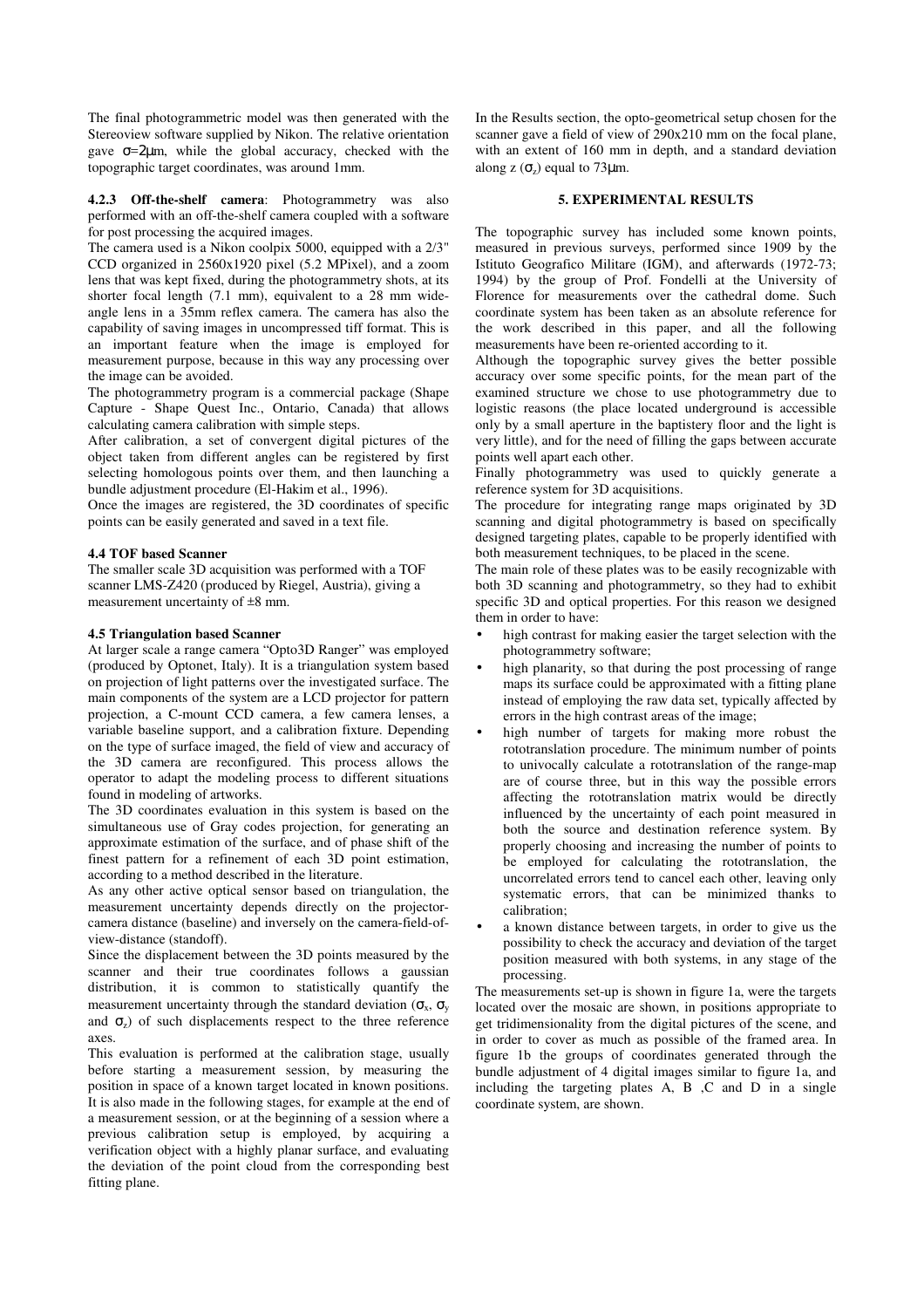



Figure 1. Digital photogrammetry of the mosaic: a) one of the 4 digital pictures taken on site for photogrammetry. A dashed rectangle highlights one of the surfaces also acquired with a structured light range camera; b) results of photogrammetry.

These plates were also acquired with both 3D scanning systems, keeping in the framed area both the targets and portions of interest of the mosaic that can be acquired in this way at high resolution. The dashed rectangle in figure 1a highlight one of the areas taken at high resolution with the Optonet range camera.

In figure 2 a couple of hi-resolution models generated with the pattern projection system are shown. It is interesting to notice how texture (figure 2a) and geometry artificially shaded (which is equivalent to raking light) (figure 2b), may give a different level of interpretation of the same data. For example in figure 2b it is much easier to identify the lacking tesserae of the mosaic.

By identifying each barycenter of the optical targets in the 3D images, groups of 3D coordinates corresponding to the different targets, generated by the two sensors, can be obtained. Figure 1b shows for example a the set of targets generated by photogrammetry. From these measurements transformation matrices have been calculated employing the well-known unit quaternion method (Horn, 1987). Each matrix allows for the roto-translation (pose) of the 3D images from the local coordinate system of the range camera to an accurate global coordinate system determined by the digital photogrammetric procedure.

The TOF 3D scanned was useful for generating a dense cloud of points representing the underground wall and a structure located

in the middle of the mosaic (see fig. 1a) whose meaning is still unknown.

 In figure 3a the final "multiscale" model is presented, where the hi-res 3D models and the TOF acquisition are both reoriented to the photogrammetry coordinate system through the method described.



Figure 2. 3D acquisition of the mosaic section near to target C: a)model with texture; b) model without texture and synthetic shading.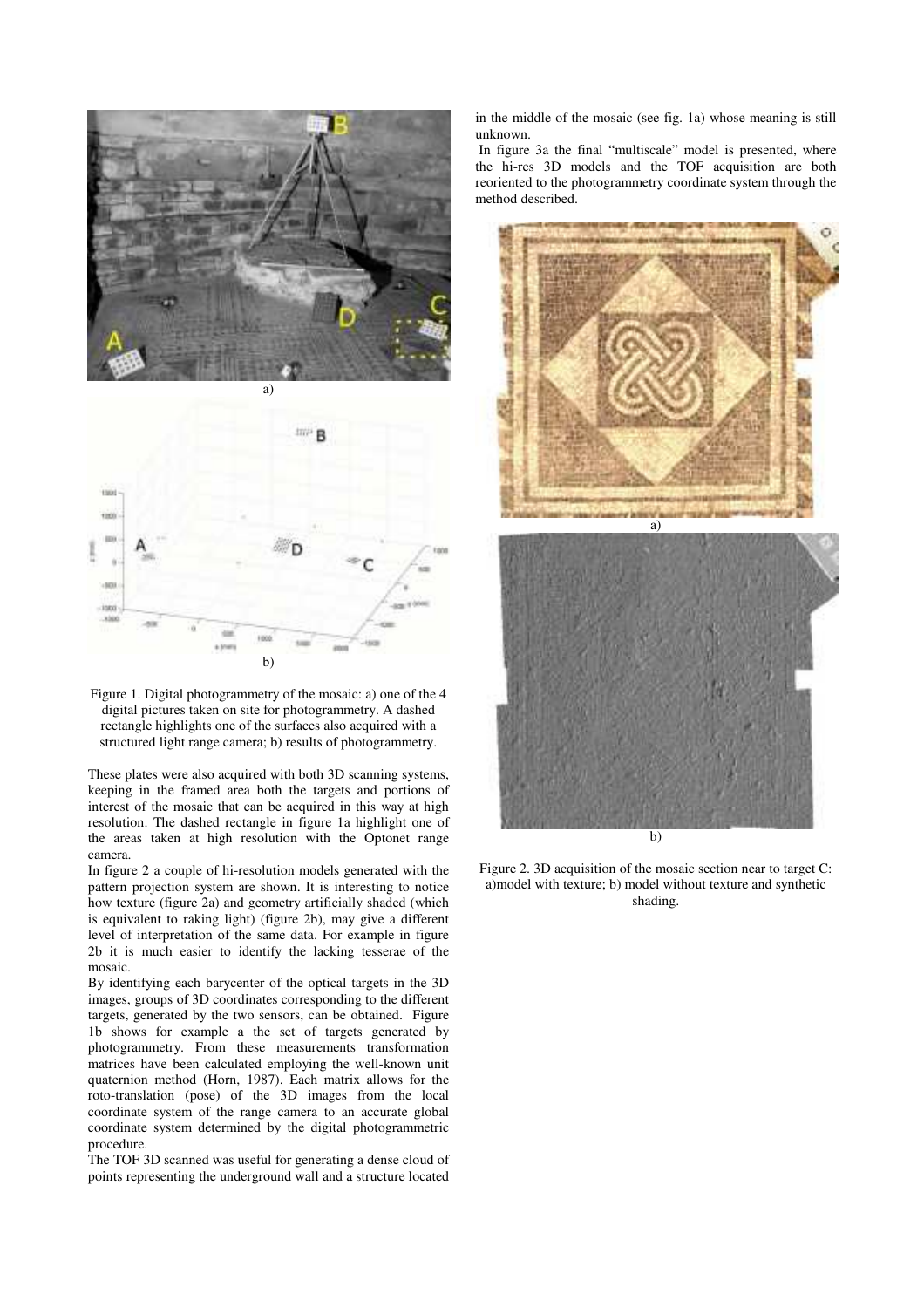

a)



b)

Figure 3. Multiscale model integrating the data coming from the different sensors: a) with texture; b) with synthetic shading.

# **6. CONCLUSIONS**

Different 3D measurement techniques are currently available each one with peculiar characteristic in terms of accuracy, density of the measurement or acquisition time. On the other hand in the archaeological field we can find a lot of different structures, that are more suitable to be measured with a technique rather than another one. Although this is not completely an original idea, the approach that we tried to set up is a technique for mixing different technologies, with specific targets and rototranslations based on the quaternions method, in order to exploit the characteristics of each technology in the most suitable way according to the manufact to be surveyed.

The final "multiscale" 3D model seems to demonstrates a possible way for handling the resulting survey.

## **7. ACKNOWLEDGEMENTS**

The author wish to express their thanks for the availability of Simone Orlandini, by Nikon Italia, that actually performed the 3D scan with the Rigel equipment.

# **8. REFERENCES**

Abouaf J., 1999. Florentine Pieta: can visualization solve the 450-year-old mystery? *IEEE Computer Graphics and Applications*, 19(1), pp. 6-10.

Addison A. C., 2000. Emerging trends in virtual heritage. *IEEE Multimedia*, 7(2), pp. 22-25.

Beraldin J.-A., Blais F., Boulanger P., Cournoyer L., Domey J., El-Hakim S.F., Godin G., Rioux M., Taylor J., 2000. Real world modelling through high resolution digital 3D imaging of objects and structures, *ISPRS Journal of Photogrammetry and Remote Sensing*, 55(4), pp. 230-250.

Beraldin J.-A., Blais F., Cournoyer L., Rioux M., Bernier F., Harrison N. , 1998. Portable digital 3-D imaging system for remote sites, *Proceedings of the IEEE International Symposium on Circuits and Systems*, 5, pp. V-488-V-493.

Beraldin J.-A., Cournoyer L., Rioux M., Blais F., El-Hakim S.F., Godin G. , 1997. Object model creation from multiple range images: Acquisition, calibration, model building and verification. *Proceedings of the International Conference on Recent Advances in 3-D Digital Imaging and Modeling*, pp. 326-333.

Bernardini F., Rushmeier H., Martin I.M., Mittleman J., Taubin G., 2002. Building a digital model of Michelangelo's Florentine Pieta, *IEEE Computer Graphics and Applications* , 22(1) pp. 59-67.

Berndt E., Teixeira J.C., 2000. Cultural heritage in the mature era of computer graphics. *IEEE Computer Graphics and Applications*, 20(1), pp. 36-37.

Besl, P., McKay, N., 1992 A Method for Registration of 3-D Shapes, *IEEE Trans. on Pattern Analysis and Machine Intelligence*, 14(2), pp. 239-256.

Chen, Y., Medioni, G., 1992. Object modeling by registration of multiple range images, *Image and Vision Computing*, 10(3), pp. 145-155.

Cignoni P., Montani C., Puppo E., Scopigno R., 1997. Multiresolution representation and visualization of volume data, *IEEE Transactions on Visualization and Computer Graphics*, 3(4), pp. 352-369

Cignoni P., Puppo E., Scopigno R., 1997. Representation and visualization of terrain surfaces at variable resolution, *Visual Computer*, 13(5), pp. 199-217.

El-Hakim S.-F., Beraldin J.-A., Godin G., Boulanger P., 1996. Two 3-D Sensors for Environment Modeling and Virtual Reality: Calibration and Multi-view registration, International Archives of Photogrammetry and Remote Sensing, 31(B5), pp. 140-146.

El-Hakim S. F., Brenner C., Roth G., 1998. A multi-sensor approach to creating accurate virtual environments, *ISPRS Journal of Photogrammetry & Remote Sensing*, 53, pp. 379– 391S.

Guidi G., Ostuni D., Costantino F., Pieraccini M., Tucci G., Beraldin J.-A., 2001. Photogrammetry and 3D scanning: assessment of metric accuracy for the digital model of Donatello's Maddalena. *Italy-Canada Workshop on 3D Digital Imaging and Modeling Applications of: Heritage, Industry, Medicine & Land*, Padua. (on CD ROM)

Guidi G., Pieraccini M., Ciofi S., Atzeni C., Beraldin J-A., Lazzari S., 2001. Immagini Digitali Tridimensionali Di Beni Artistici. *Alta Frequenza*, 13(2), pp. 30-36.

Guidi G., Pieraccini M., Ciofi S., Damato V., Beraldin J.-A., Atzeni C., 2001. Tridimensional digitizing of Donatello's Maddalena, *Proceedings of the IEEE International Conference on Image Processing*, 1, pp. 578-581.

Guidi G., Morelli A., Nenci C., Santella C., Tucci G., 2002. Indagini diagnostiche applicate ai pavimenti musivi: tecniche di